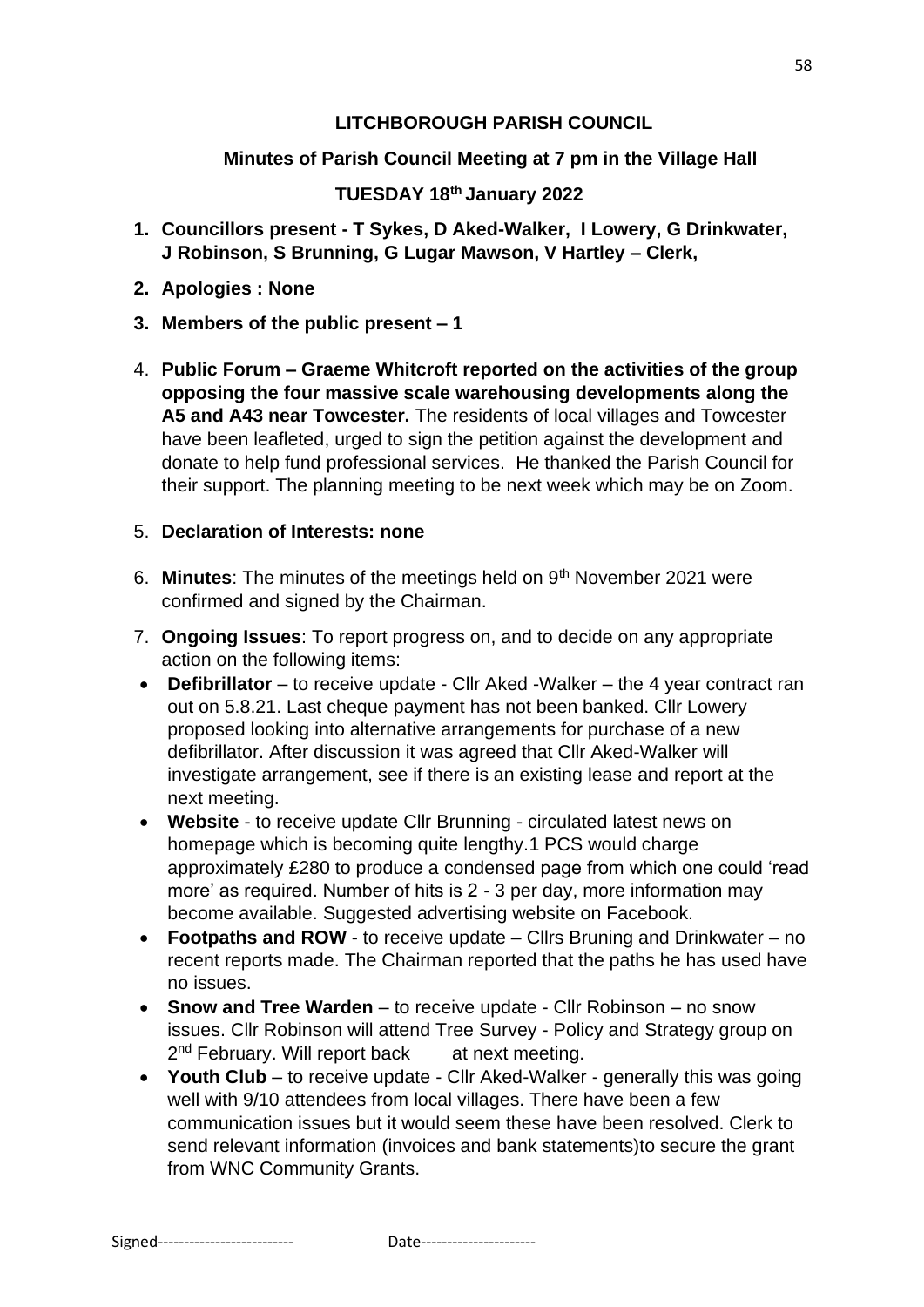### **8. Bank Reconciliation**

| <b>Total</b>                       | £25312.82 |
|------------------------------------|-----------|
| Cambridge Building Soc savings A/C | £1011.40  |
| Balance cf at 18.1.22              | £24301.42 |
| Less O/S cheques                   | £1243.00  |
| Nat West Balance at bf 24.12.21    | £25544.42 |

Bank statements, cheque books etc will be sent to Clerk from now on.

#### 9. **The following accounts were agreed**:

| Payee                                 | <b>Net</b> | <b>VAT</b> | Total £ | <b>Chq No</b> |
|---------------------------------------|------------|------------|---------|---------------|
| 1PCS - hosting of domain name & email | 20.00      | 4.00       | 24.00   | DD.           |
| Nov                                   |            |            |         |               |
| 1PCS - hosting of domain name & email | 20.00      | 4.00       | 24.00   | DD.           |
| <b>Dec</b>                            |            |            |         |               |
| CYPN - Youth Sessions - Aug 21+1      | 333.34     | 66.66      | 400.00  | 1010          |
| summer session, Inv 1336              |            |            |         |               |
| ICO - Annual fee                      | 35.00      |            | 35.00   | DD.           |
| V Hartley - Salary for Dec & Jan      | 380.00     |            | 380.00  | 1011          |
| V Hartley - Expenses - £200 & Travel  | 380.00     |            | 380.00  | 1012          |
| £180 for 2021-22                      |            |            |         |               |

### **10.To approve budget and set precept for year ending 31.3.23.**

Clerk had previously circulated draft budget which was discussed. The amount for the playing field was removed as it was anticipated there would be no expenditure this year but PC agreed the committee could request help if needed. The amount for the newsletter was also set at £250 not £420. This reduced the total budget to £10280 **and this was approved by the Council. The Council resolved it would apply for a precept of £10,000 (the same as last year) to cover the budget.**

#### **11.- Planning Applications and updates –** Planning Register 2022 – Applications for consultation:

| <b>Application Number</b> | Location                                                                | Proposal                                                                                             | Received   | <b>Status</b>                                 |
|---------------------------|-------------------------------------------------------------------------|------------------------------------------------------------------------------------------------------|------------|-----------------------------------------------|
| WNS/2021/2171/TCA         | Old School House<br>6 Towcester Road<br>Litchborough<br><b>NN12 8JA</b> | <b>Weeping Willow</b><br>Tree reduce by 3<br>- 4 metres.<br>Laburum Tree,<br>remove dead<br>branches | 21/12/2021 | 4 -<br>Consultations<br>Despatched (1-<br>10) |

No objections to this application. **Clerk** to submit response.